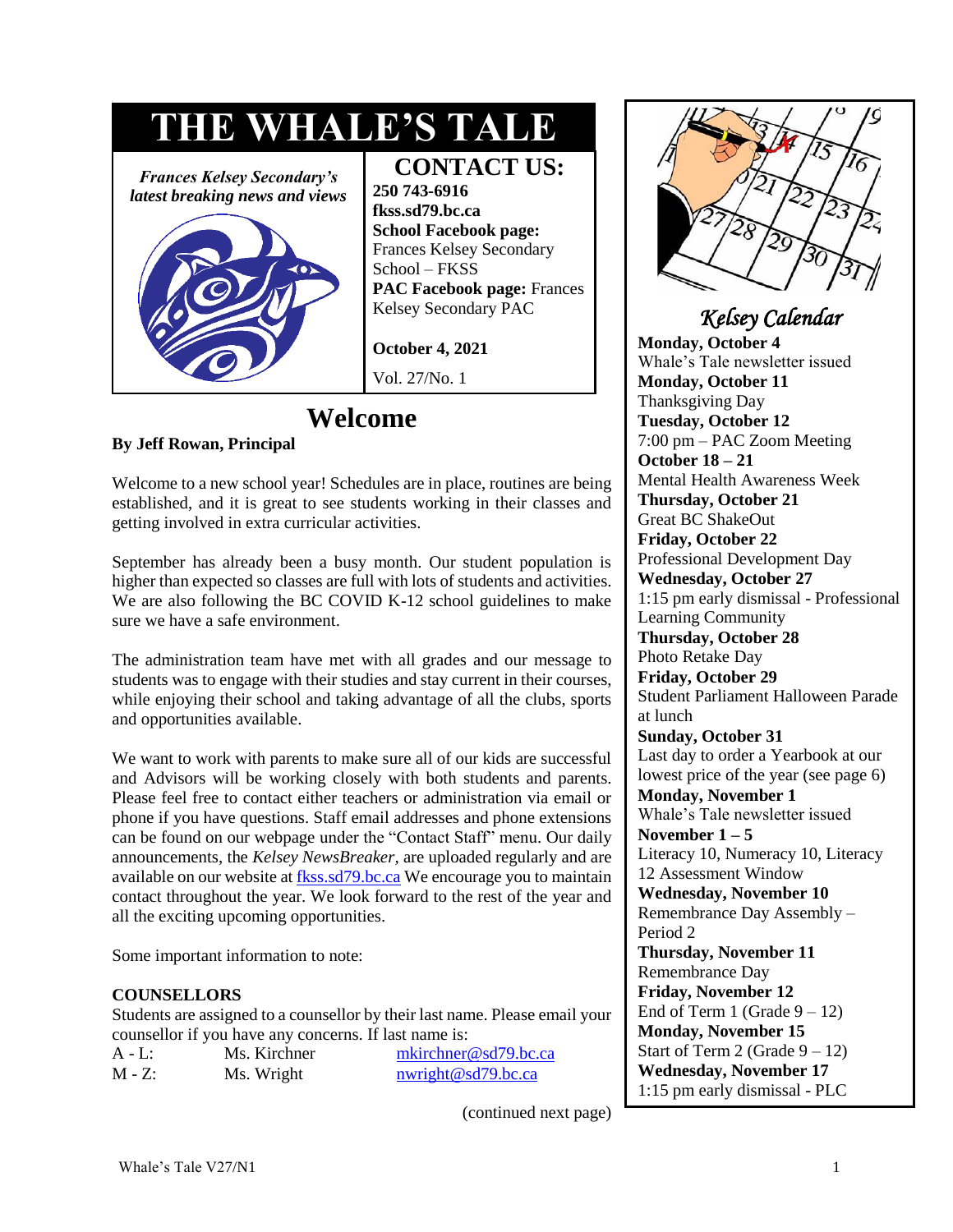#### **STUDENT INSURANCE**

All students are covered with basic insurance for school activities. It is highly recommended that you make sure that your child is adequately insured. Please see the information on our school district website at <https://insuremykids.com/>

### **ATTENDANCE**

Students who leave early must provide either a note, a phone call or an email to [fkssfrontdesksecretary@sd79.bc.ca](mailto:fkssfrontdesksecretary@sd79.bc.ca) to be excused. Those leaving early must sign out at the office on their way out. Late arrivals go directly to class and teachers will mark their attendance.

**STUDENT FEES** are due as soon as possible and thanks to those who have already paid. If there are any problems with making payment, please contact me at 250 743-6916, extension 229 or at [jrowan@sd79.bc.ca](mailto:jrowan@sd79.bc.ca) We encourage students/parents to pay online through our School Cash Online account (see below).

### **ONLINE PAYMENT**

We are encouraging parents and guardians to create a School Cash Online account. If you haven't already done so, please follow these instructions to create your School Cash Online account. It is a parent portal that offers a safe, fast and convenient way to pay for most things available for sale at Kelsey, including school fees, yearbook, Kelsey gear, field trips, lost library/textbooks and Kafé punch cards. You can pay with credit card or echeque. Please note that this is the preferred method of payment.

- 1. Create your profile: [https://sd79.schoolcashonline.com](https://sd79.schoolcashonline.com/) and click on "Get Started Today"
- 2. Confirm your email and check your inbox for the email confirmation, then click on the link inside. Sign in with your new login details. Stay connected by selecting "Yes" to email notifications about upcoming fees
- 3. Add a student: click "Add Student" and fill in the required fields with your student's details.

**STUDENTS WHO DRIVE VEHICLES** must have a pass to park on school grounds. Application forms, available from the office, must be completed and approved before a pass is issued.

# **Good Byes and Hellos**

Congratulations to Ms. Julie-Faye Parker, Vice-Principal, who retired over the summer. Ms. Parker joined our staff in September, 2016 and over the five years that she was with us, she was actively involved with our community garden and strongly supported the Career Centre, in particular, the TASK dual-credit program. Among other jobs, she also oversaw our students with special needs which had always been a real passion of hers, over her entire career. We will miss Ms. Parker's friendliness and enthusiasm, and especially her joyful singing and musicality! We send her our sincere best wishes in this special new phase of her life.

Due to other administrative changes over the summer, Mr. Darren Hart has returned to the office in the role of Temporary Vice-Principal. Mrs. Anita Ellison, Education Assistant, did not retain a position at Kelsey and we wish her luck in her new job at Bench Elementary School. We also thank Ms. Julie Smart who so capably filled the position of our temporary Career Centre Assistant until the end of June.

We welcome the following who have joined our staff:

#### **Administration:** Ms. Camila Bhandari – Vice Principal

**Teachers:** Mrs. Margaret Carmichael (English, Social Studies, Social Justice, Careers 8); Mr. Matthew Franko (Social Studies, PE); Mrs. Wendy Grymaloski who is substituting for Mrs. Zimmer; Ms. Christine Hoffman (English, Math, PE, Exploratory); Mr. Curt Knippelberg who is substituting for Mr. Reed; Mr. Mitch Knippelberg (Learning Assistance, Careers); Ms. Nicole Lorusso (Social Studies, Coast Salish 8,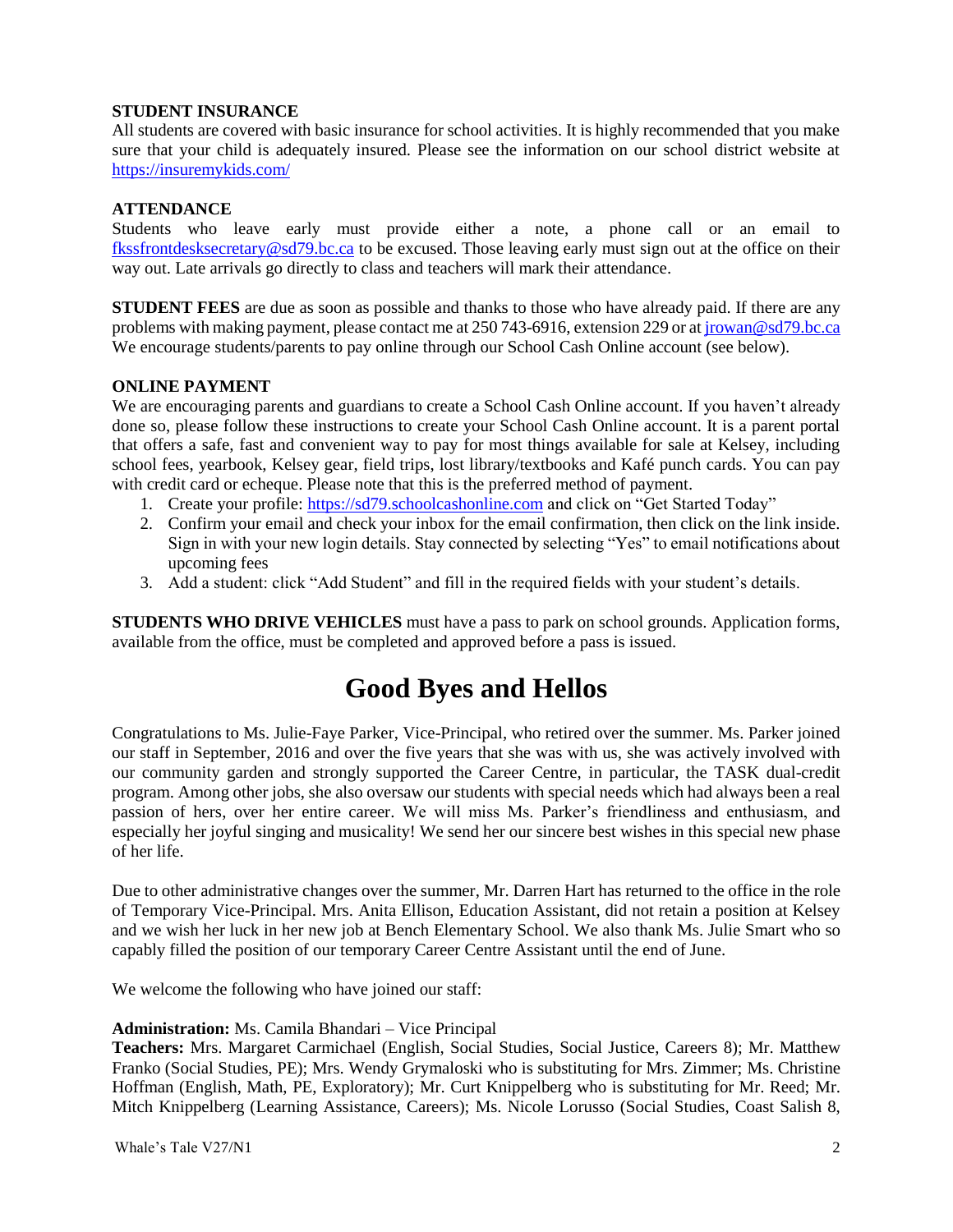Environmental Science); Mr. Gregory Owen who is substituting for Mrs. Carmichael; Mr. Brian Tattam who is substituting for Mr. D. Hart and Mr. Brendan Varro who is substituting for Mr. Cosford. **Education Assistant:** Ms. Laurie Cooper **Clerical**: Mrs. Anne Pimenta – Career Centre Assistant

### **From Ms. Bhandari**

Hello FKSS community! My name is Camila Bhandari, and I am one of the Vice Principals that your child will meet at our school. I am very excited to join Frances Kelsey after almost 20 years spent at other schools in the Cowichan Valley School District. This is a big school with lots of opportunities and I am motivated to immerse myself in the culture of the building. I have already enjoyed connecting with the students and want everyone to know that my door is always open. I am happy to help! Please reach out if you need anything [cbhandari@sd79.bc.ca](mailto:cbhandari@sd79.bc.ca)

### **Scholarships and Bursaries**

### **By Darren Hart, Acting Vice-Principal**

The year starts early for our graduating students as they must now start thinking about university, college or other post-secondary choices for next year. Costs are a very important consideration when making these future plans. We will be working with our Grade 12 students this year to help them understand and to help them access all of the money that is available in the form of scholarships and bursaries.



We will be scheduling a session for all Grade 12 students after winter break where we will present information on the scholarship and bursary application process for all of our local awards (you can preview them right now on our website).

In September, Grade 12s were shown that a Microsoft Team was created called "Grad 2022 - CLC 12" that includes all students on track to graduate in June of 2022. Please ensure your student has checked that the Team shows up when they login and if it does not, have them see their CLC 12 teacher or Ms. Baker in the library to be added. The Team will have scholarship and bursary information updated regularly as we receive it; all the assignments for capstone projects as they are added; as well as reminders of important upcoming dates and events specific to graduation and graduating students. Students should turn on notifications for the channels they need so they are alerted when information is posted. There is a free mobile version of the Teams app for both Android and Apple to download from the App Store or Google Play if that is more convenient.

Scholarships are already being sent to the school. We advertise these opportunities on the daily *NewsBreaker* announcements and the Grad 2022 – CLC 12 Team under the Non-Local Scholarship & Bursary channel. We are very excited about the opportunities for our students and look forward to working with them this year!

Parents of students who are thinking about post-secondary education, please check ou[t Connecting Students](https://www.postsecondarybc.ca/)  with Opportunities - [Post-Secondary BC \(postsecondarybc.ca\)](https://www.postsecondarybc.ca/) regarding virtual fairs and more!

Last June, our Graduates won over \$288,000 in scholarships and bursaries. After the publication of our June Whale's Tale, which listed those who won university entrance scholarships, we learned that the following students also received entrance scholarships: Tobin Bergman (University of Victoria) - \$2,000; Jackson Eacott (University of Victoria) - \$2,000; Amy Symes (University of Victoria) President's Entrance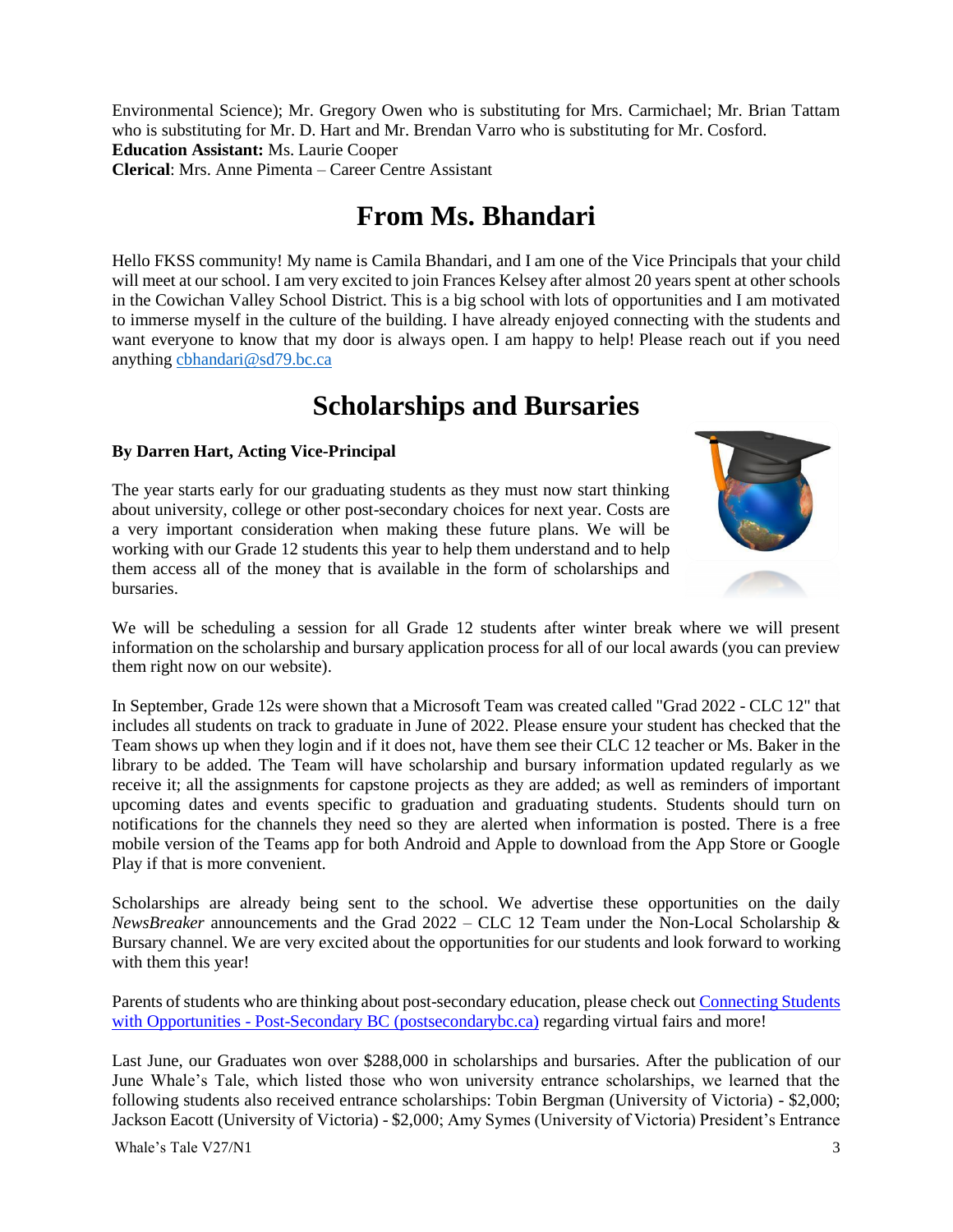- \$3,500, Faculty of Engineering Dean's Entrance - \$2,500, Women in Engineering & Computer Science Entrance - \$2,000.

School District #79 presented scholarships of \$1,250 each to 27 of our graduates: Tahara Brown, Caitlin Burdet, Jake Dorby, Paige Hart, Emmy Hoffman, Branden Howe, Taylor Johnston, Serena Lalani, Luke Larminay, Jayda Lauzon, Julia Lawrence, Savonah MacAdam, Kaia Martin, Sam Mellemstrand, Veronica Meyer, Gia Neumann, Brad Nielsen, Bridget Pimenta, Tori Raymond, Jenaya Shaw, Amy Symes, Rian Tapp, Lillian Thomas-Brown, Mason Towle, Zohra Verduin, Maya Weckesser and Zoe Williams-Tuomi.

Notable recipients of additional scholarships and bursaries were: Kyla van Ryk (\$5,500); Veronica Meyer (\$4,800); Jake Dorby (\$3,450); Emma Muller (\$3,300); Julia Lawrence (\$3,000); Brad Nielsen (\$3,000); Ryan Hindle (\$2,550); Sam Mellemstrand (\$2,500); Serena Lalani (\$2,300); Kaia Martin (\$2,000); Vina Nguyen (\$2,000) and Maya Weckesser (\$2,000).

Of the 188 graduates this June, 142 students received Honours graduation certificates – which means that all students received a letter grade of B or better in all of their Grade 11 and 12 subjects.

All of us at Frances Kelsey Secondary School wish to sincerely thank all of our local donors for their generosity and hard work. Without their contributions, many students would not have the opportunity to pursue their studies at this time. For information about any scholarship or bursary, please see Mr. Hart.

Information regarding the Loran Scholars Foundation scholarship is available on the Grad 2022 - CLC 12 Team under the Non-Local Scholarship & Bursary channel.



# **The Magic Wand Project**

Although 'Grad Banquet 2022' is far off in the future, many secondary school students are already thinking about their gown or tuxedo. Every year there are

young adults graduating who do not attend their banquet because of lack of financial means. Our school would like to try to identify these families in need of assistance to help their children enjoy this wonderful and deserving night. Any parent, student, teacher, or friend may anonymously call our Principal, Mr. Rowan, or our Counsellors, Ms. Kirchner or Ms. Wright, at 250 743-6916 if they know of a student who is in need of our support.

**The project is open to everyone** – instead of buying, *any* student may rent his or her complete grad outfit from the "Magic Wand Project" for a nominal fee. There is a great selection of gowns and tuxedos available for loan, as well as a variety of shoes and accessories available. **Why buy when you can borrow?**

For an appointment for Grad or winter formals, contact Elizabeth at [esurerus@telus.net,](mailto:esurerus@telus.net) or view the website at [www.themagicwandproject.ca](http://www.themagicwandproject.ca/) or check out their information on Facebook. We want to make sure every child has the opportunity to attend Grad festivities with pride and the wonderful sense of accomplishment that he/she deserves.

### **Dry Grad**

**Welcome all Graduate Parents!** Please check here monthly for updates on our fundraisers, meetings and all other important information. For now, we would just like to inform you of our 'ON *YOUR* TIME, ZERO CONTACT BOTTLE DRIVE' happening all year long. Drop off your bottles and cans ANYTIME, day or night, at 3876 McAlpine Road in

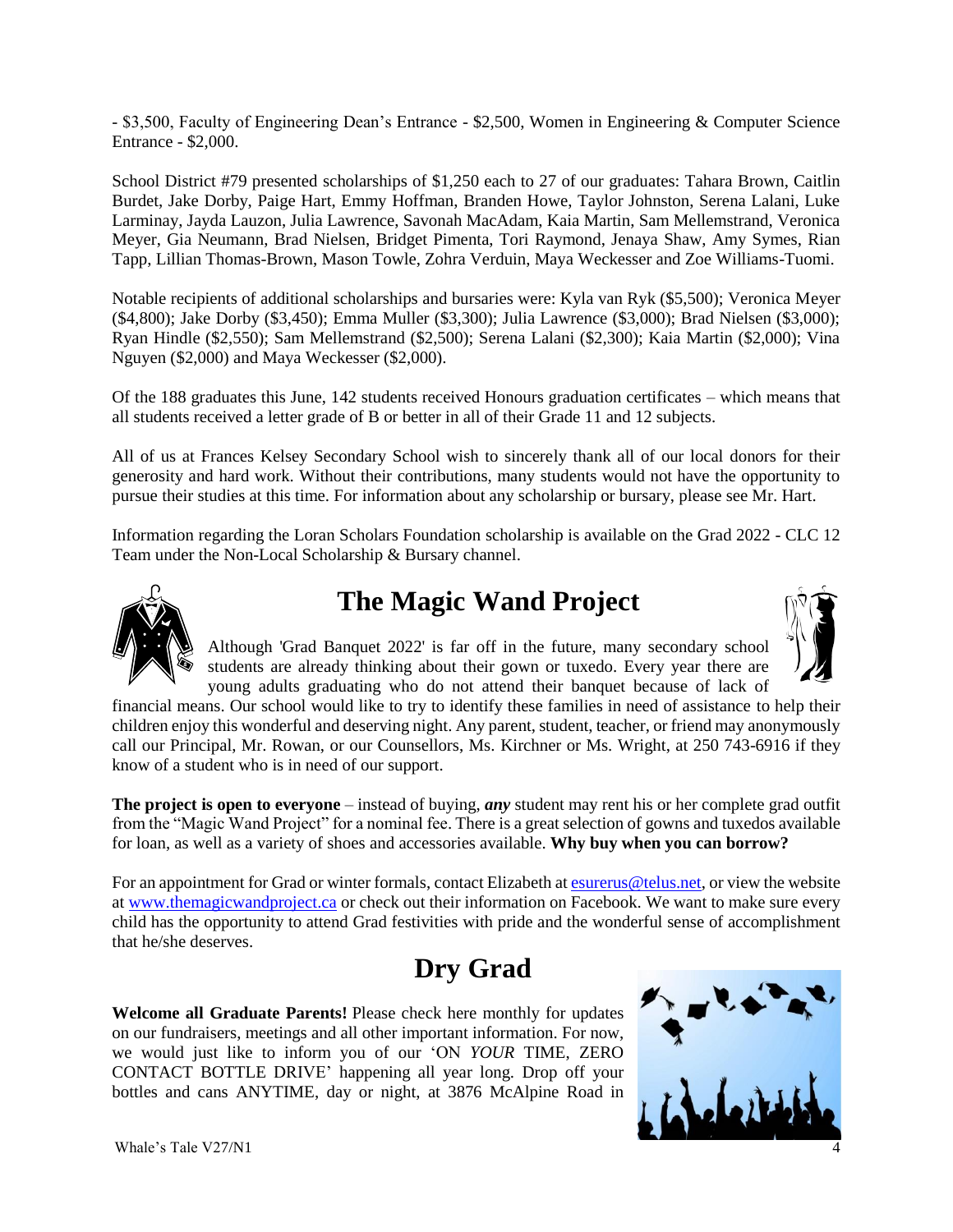Cobble Hill – Telegraph onto Aros Road then left onto McAlpine... follow McAlpine to the end of the road, it becomes gravel and turns left down a hill. The drop off location is in front of the large black open tent on the right at the bottom of the hill. Please also save your Country Grocer and Great Greens receipts for us as these generous local businesses donate back a percentage of all sales to our fundraising efforts. Receipts can be dropped off with your bottles or at the school office. *Contact Tanya at 250-732-6492 if you have any questions, and stay tuned for LOTS more info to come.*

# **Frances Kelsey Parents Advisory Council**



**By Tanya Friese, Current FKSS PAC President**

Welcome to YOUR Parent Advisory Council. By virtue of having a student at Kelsey, every one of you is a PAC member and we would love to have your input at our monthly PAC meetings. High school PAC is VERY different from Elementary - we do NO fundraising at all, leaving that to the various student-led clubs/sports groups. At meetings, we decide how to spend our yearly gaming grant funding and discuss with our principal what has been happening at the school lately. It is a great way to stay informed of school events, express your accolades or concerns, and meet other like-minded parents.

Our next meeting and AGM will be held virtually by Zoom on Tuesday, October 12<sup>th</sup> at 7:00 pm. Link to join has already been sent out and will be again a few days before the meeting. We would love to have you join us!

# **Parents and Students: Help! Help! Help!**

Parents, we need your help. There are still hundreds of textbooks signed out from last year that weren't returned in June. These resources are needed **now** - please return them as soon as possible to avoid being billed.

# **From the Indigenous Education Department**

'Uy'skweyul! Tansi! Welcome to a fantastic year of growth and learning. Indigenous education staff work throughout the district to foster inclusive classrooms where every student feels a sense of belonging and experiences academic success.

If your child has Indigenous ancestry - First Nations, Métis or Inuit, (documentation is NOT required) and you would like to self-identify, please see the school secretary for a self-identification form. Each year your child will be funded for and included in Indigenous Education programs. Almost all programs will be delivered in the regular classroom, to ALL students. You will be asked to give permission for any activities offered outside of the regular class. If you have self-identified with the school in previous years, you do NOT need to do a new form each year.

You can opt out of Indigenous Education services at any time by notifying the Indigenous Education staff in person or in writing either at your school or through the district office 250 748 0321 ext 235, or email at [ined@sd79.bc.ca](mailto:ined@sd79.bc.ca)

(continued next page)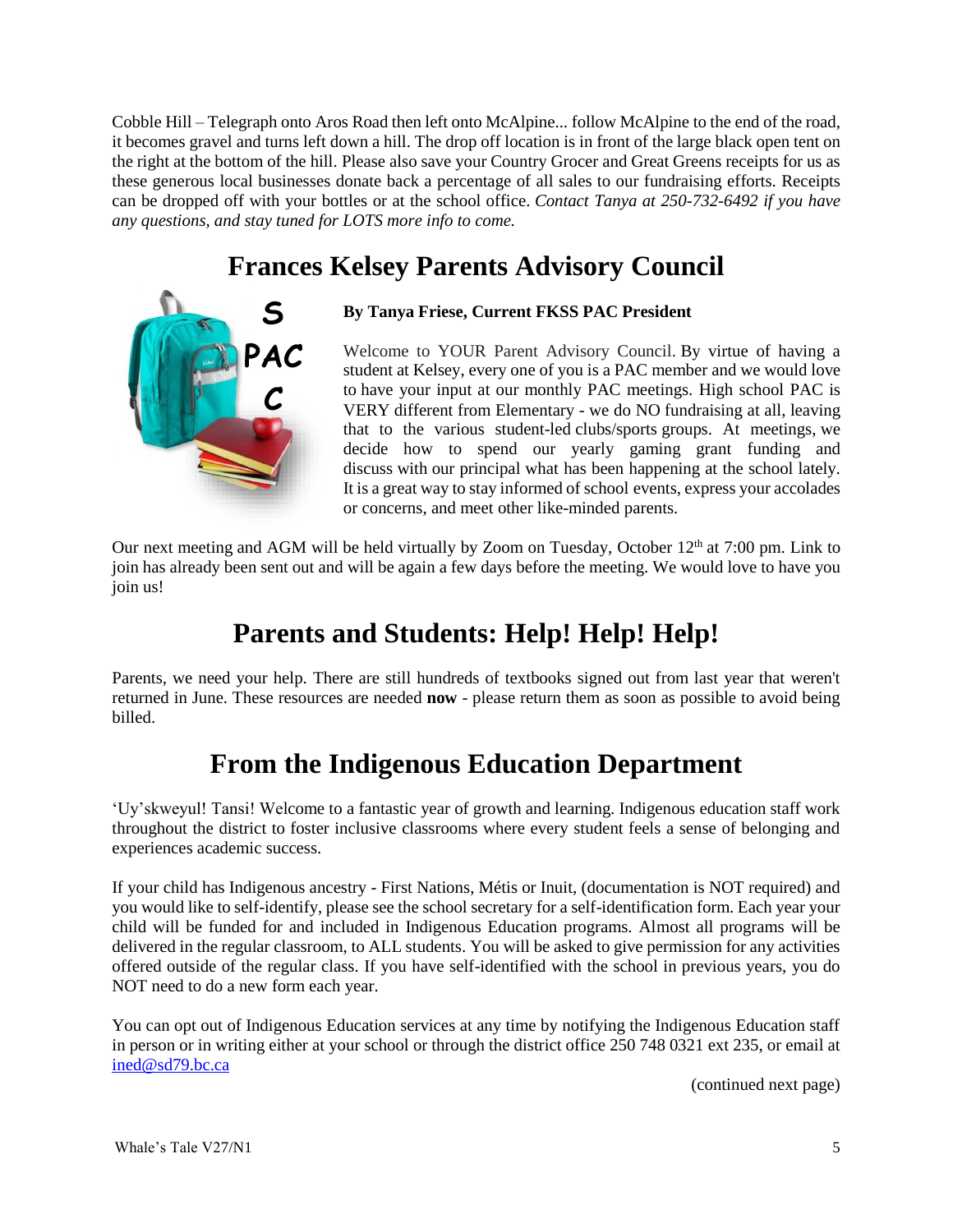As you may know, in 2017, the Federal Government changed from using the term Aboriginal people to using Indigenous Peoples when referring to First Nations, Métis & Inuit peoples. This change acknowledges the rights of Indigenous Peoples as outlined in the UN Declaration of the Rights of Indigenous Peoples. [https://www.un.org/development/desa/indigenouspeoples/wpcontent/uploads/sites/19/2018/11/UNDRIP\\_](https://www.un.org/development/desa/indigenouspeoples/wpcontent/uploads/sites/19/2018/11/UNDRIP_E_web.pdf) [E\\_web.pdf](https://www.un.org/development/desa/indigenouspeoples/wpcontent/uploads/sites/19/2018/11/UNDRIP_E_web.pdf)

It will take us some time to transition to the new language so you may see the terms Indigenous and Aboriginal both used. We are looking forward to a positive school year together!

# **Early Bird Yearbook Sales**

Your first officially published moment of fame is in your yearbook! Capture those memories to look back years from now. Laugh at hairstyles and fashion trends and remember all those awkward and fun times through high school. Yearbook early bird price of \$50 until October 31<sup>st</sup>. Buy early online and save! Link is on our website or here: <https://sd79.schoolcashonline.com/>

# **Show School Spirit and Get Outfitted for Cooler Weather!**

The Business Education program sells Kelsey Gear clothing with our school name and logo. Hoodies, crewnecks, long sleeved T's and more. Check out what's available on the FKSS website under the Students and Parents tab and pay online. <https://fkss.sd79.bc.ca/kelsey-gear/>





Our Journey is **BEYOND EDUCATION** 

### **Cowichan Valley School District is hiring**

Casual, On Call, Noon Hour Supervisors. This position is ideal for anyone who is looking for meaningful work with students. If you, or someone you know, would love to spend an hour a day with students, we would like to hear from you. Qualifications: Grade 12 education; First Aid/CPR – Occupational First Aid; Valid Driver's Licence.

Hourly wage: \$25.50 If interested, please email your resume to Jen Christenson [jchristenson@sd79.bc.ca](mailto:jchristenson@sd79.bc.ca) or drop off at the School Board Office, 2557 Beverly Street, Duncan. Full Job Description #34 is available at [www.sd79.bc.ca](http://www.sd79.bc.ca/)

# **Career Corner**

Are you a local business that needs extra help? Are you willing to sponsor a young person for a minimum of 30 hours of volunteer work? All of our grads need 30 hours of volunteer time or work experience as part of their graduation requirement. If you would like to add your company to our roster of work site sponsors, you are helping our grads! Students can collect these hours starting in Grade 10.

We are also looking for businesses who can support Grade 11's wanting to work in the trades when they graduate. If you have a WorkSafe registered company and can provide supervision and help train a young person in your area of business, please contact Mr. Knippelberg in Careers at 250-743-6916 ext. 236. We are particularly looking for worksites for students who are interested in carpentry, metalwork, welding and electrical. These students need a minimum of 30 hours to apply to apprenticeship programs when they reach Grade 12.

(continued next page)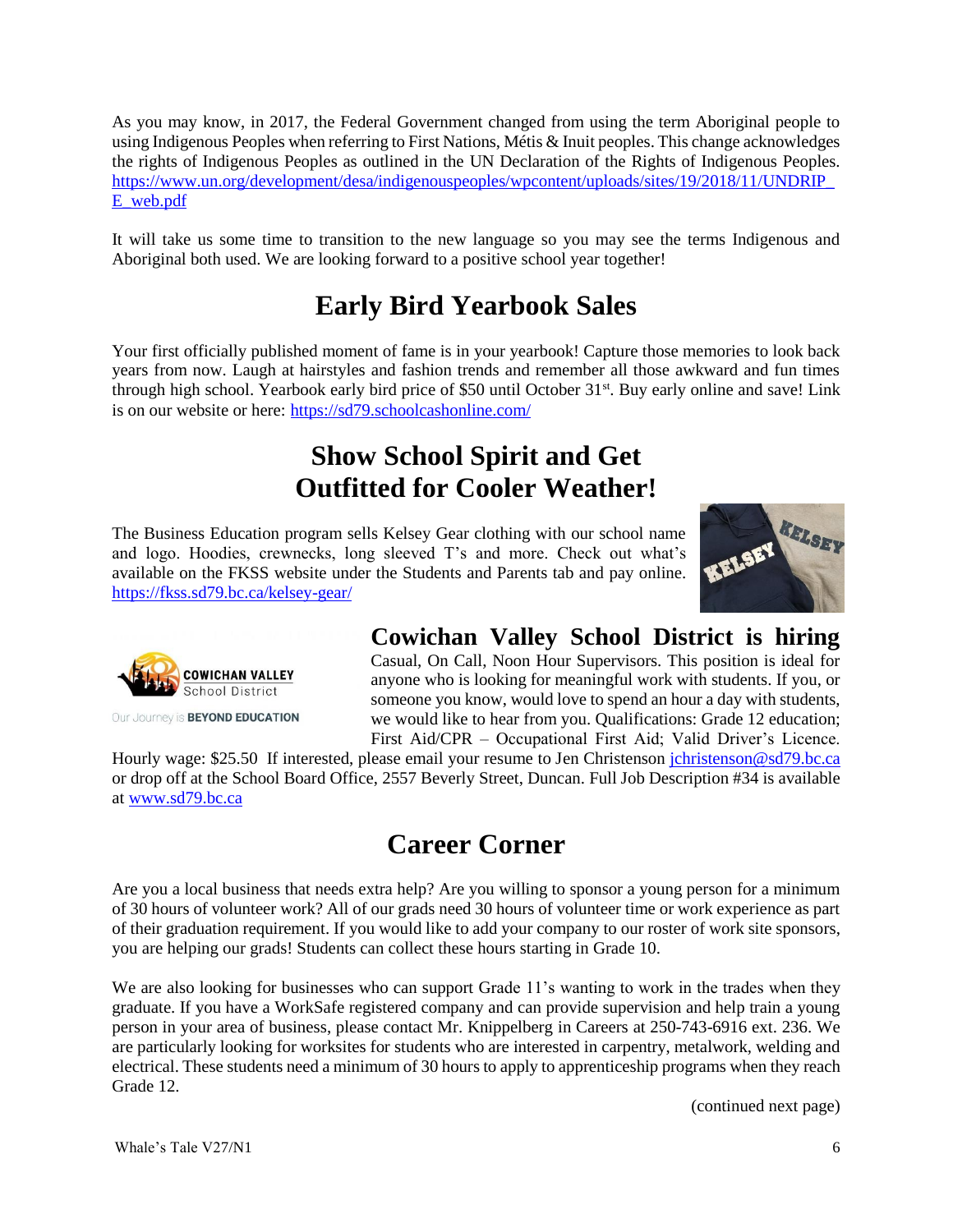Are you in Grade 10, 11 or 12 and working at a part-time job? You can get 4 credits for Work Experience 12 by signing up and keeping track of your hours. Details in the Career Centre. Don't have a job but want to get one? Sign up in the Career Centre with Mrs. Brinkman to get help with your resume and cover letter!

There are dual credit opportunities for high school students to earn post-secondary credits in business, health, technology, and trades programs. Please stop by our Career Department to find out more.

Registration dates are fast approaching for some post-secondary schools. View books are now available for UVic, Camosun, and SFU. Please stop by the Career Centre for more information.

For further information on work experience, dual credit, the trades, volunteering, MyBlueprint or anything careers related, including writing a work resume or an academic resume, please call or stop into the Career Centre to book an appointment.

### **Camosun College Information**

[Provisional admission](https://camosun.ca/apply/how-apply/how-apply-credit-programs/high-school-applicants-special-admissions-faqs) applies to students enrolled in Grade 12 in a BC secondary school, and working toward meeting graduation requirements. You can qualify for this special admission category until May 15th. This conditional admission is tied to the student meeting the necessary program admission requirements with their interim and final grades. A few programs may have separate deadlines and processes – check with an Admissions Advisor. The student will need to include their Personal Education Number.

The application into the Nursing, Baccalaureate of Science (BSN) program at Camosun College is now open and will remain open until Wednesday, December 15<sup>th</sup>. BC/Yukon high school students are eligible to apply in their Grade 12 year. GPA will be initially calculated on interim grades to determine provisional qualification. Self-reporting of interim grades for current BC/Yukon high school students is due February 28, 2022.

### **Thank You**

A big "Thank You" to Bernie Dinter of B. Dinter Nursery Ltd. who kindly loaned us many live trees and plants to help decorate our front steps where we held our outdoor graduation ceremony in June. Bernie has been doing this for 20 years and the beautiful greenery really adds to the event.

Derek from Signology donates the time to always update our GRAD 2021 sign used in the gym. The banner is an important touch for our graduates and their families. Although our graduation was not held in the gym this year, other grad events took place in the gym, by cohort, and the sign was noticed and appreciated.

June 17 was our Indigenous Recognition Day. Richard at Accent Screen Printing deserves recognition as he donated an "Every Child Matters" insert that you will see on our school sign at the end of our driveway.

Late last year, Helmut Teunissen, a local musical performer, visited our school and gave permission for the lyrics to his song, "Where Are You?", to be shared for class discussions or poetry projects in the future. The song is written from the perspective of a student at a residential school. We appreciate Helmut performing for the student body. Warren Mearns and his wife Cori also joined the performance, as well as local musician, Ed Peekeekoot. Thanks to all of them for their special contribution.

Lastly, Frances Kelsey Athletics would like to say a big thank you to Mill Bay Towing and Bryan for their help with the Breakers bus.